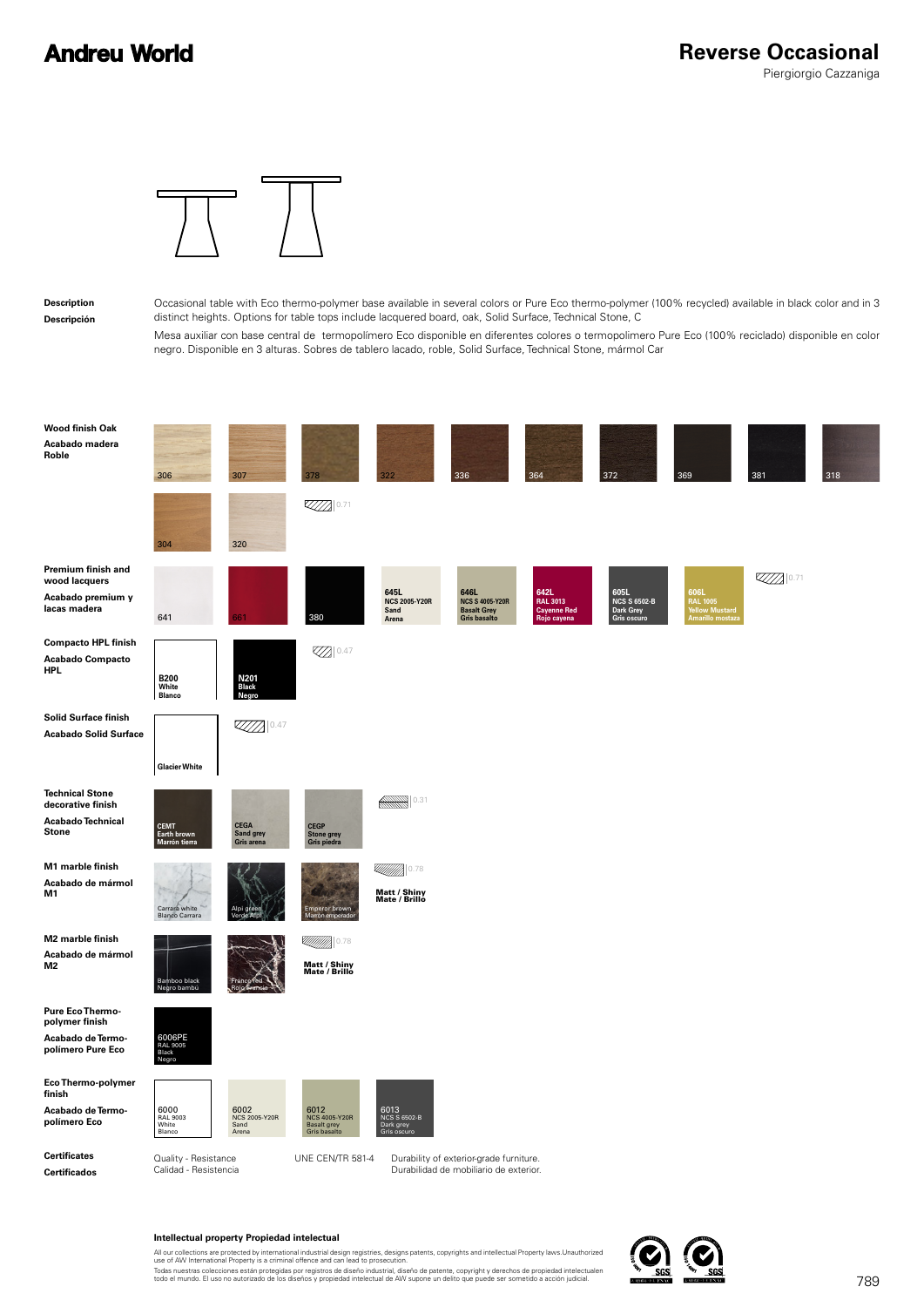## **Reverse Occasional**



\*\*\*Marble shiny upcharge Incremento por mármol brillo 64



Incremento por base laca brillo. Upcharge for bright<br>lacquered finish bases. | 501

Amount of sand: 22 lbs Cantidad de arena: 22 lbs

|                                             |              |      |      |                     |     | Column height / Altura columna 17.75 |                                |                   |                           |               |                           |        |                              |                        |       |
|---------------------------------------------|--------------|------|------|---------------------|-----|--------------------------------------|--------------------------------|-------------------|---------------------------|---------------|---------------------------|--------|------------------------------|------------------------|-------|
|                                             |              |      |      |                     |     |                                      |                                | Table top / Sobre |                           |               |                           |        |                              |                        |       |
| <b>Top measures</b><br><b>Medidas sobre</b> | Oak<br>Roble |      | s600 | Lacquered<br>Lacado |     |                                      | Solid Surface<br>Solid Surface |                   | ***Marble M1<br>Mármol M1 |               | ***Marble M2<br>Mármol M2 |        | Compacto HPL<br>Compacto HPL | <b>Technical Stone</b> |       |
|                                             | Ref.         | \$   | \$   | Ref.                | \$  | Ref.                                 | \$                             | Ref.              | \$                        | Ref.          | \$                        | Ref.   | \$                           | Ref.                   | \$    |
| 15.75x15.75                                 | ME5101       | 713  | 119  | <b>ME5100</b>       | 644 | ME5102                               | 836                            | ME5103            | 872                       | <b>ME5380</b> | 996                       | ME5104 | 588                          | ME5137                 | 721   |
| $\triangle$ lbs                             |              | 31   |      |                     | 36  |                                      | 31                             |                   | 31                        |               | 48                        | 38     |                              | 36                     |       |
| 1 box/ bulto $\Box$ Ft                      |              | 3,75 |      | 3,75                |     | 3,75                                 |                                | 3,75              |                           | 3'75          |                           | 3'75   |                              | 3'75                   |       |
| ellipse/elipse 17.75x17.75                  | ME5106       | 756  | 119  | ME5105              | 660 | ME5107                               | 848                            | <b>ME5108</b>     | 1,178                     | ME5381        | 1,351                     | ME5109 | 613                          | <b>ME5138</b>          | 1,018 |
| $\triangle$ lbs                             |              | 31   |      | 31                  |     | 31                                   |                                | 31                |                           | 54            |                           | 31     |                              | 38                     |       |
| 1 box/ bulto $\mathbb{D}_{\mathsf{Ft}}$     |              | 4,25 |      | 4,25                |     | 4,25                                 |                                | 4,25              |                           | 3'75          |                           | 4'25   |                              | 4'25                   |       |
|                                             |              |      |      |                     |     |                                      |                                |                   |                           |               |                           |        |                              |                        |       |
| ø17.75                                      | ME5111       | 767  | 119  | ME5110              | 668 | ME5112                               | 858                            | ME5113            | 1,178                     | <b>ME5382</b> | 1,342                     | ME5114 | 617                          | ME5139                 | 1,018 |
| $\triangle$ lbs                             |              | 31   |      | 31                  |     | 31                                   |                                | 48                |                           | 48            |                           | 31     |                              | 38                     |       |
| $\Box$ Ft<br>1 box/ bulto                   |              | 4,25 |      | 4,25                |     | 4,25                                 |                                | 4,25              |                           | 3'75          |                           | 4'25   |                              | 4'25                   |       |

| Column height / Altura columna 17.75        |                           |       |                   |       |  |
|---------------------------------------------|---------------------------|-------|-------------------|-------|--|
|                                             |                           |       | Top & Base        |       |  |
| <b>Top measures</b><br><b>Medidas sobre</b> | ***Marble M1<br>Mármol M1 |       | Cement<br>Cemento |       |  |
|                                             | Ref.                      | \$    | Ref.              | \$    |  |
| 15.75x15.75                                 | <b>ME5480</b>             | 4,204 | <b>ME5460</b>     | 1,123 |  |
| å<br>Nibs                                   | 48                        |       | 27                |       |  |
| $\boxplus$ Ft<br>1 box/ bulto               | 3,75                      |       | 3'75              |       |  |
|                                             |                           |       |                   |       |  |
| ellipse/elipse 17.75x17.75                  | ME5481                    | 4,487 | ME5461            | 1,129 |  |
| ≜ Ibs                                       | 54                        |       | 27                |       |  |
| ШFt<br>1 box/ bulto                         | 4,25                      |       | 3'75              |       |  |
|                                             |                           |       |                   |       |  |
| ø17.75                                      | <b>ME5482</b>             | 4,487 | ME5462            | 1,136 |  |
| l Ibs                                       | 89                        |       | 27                |       |  |
| – ⊮Ft<br>1 box/ bulto                       | 4,25                      |       | 3'75              |       |  |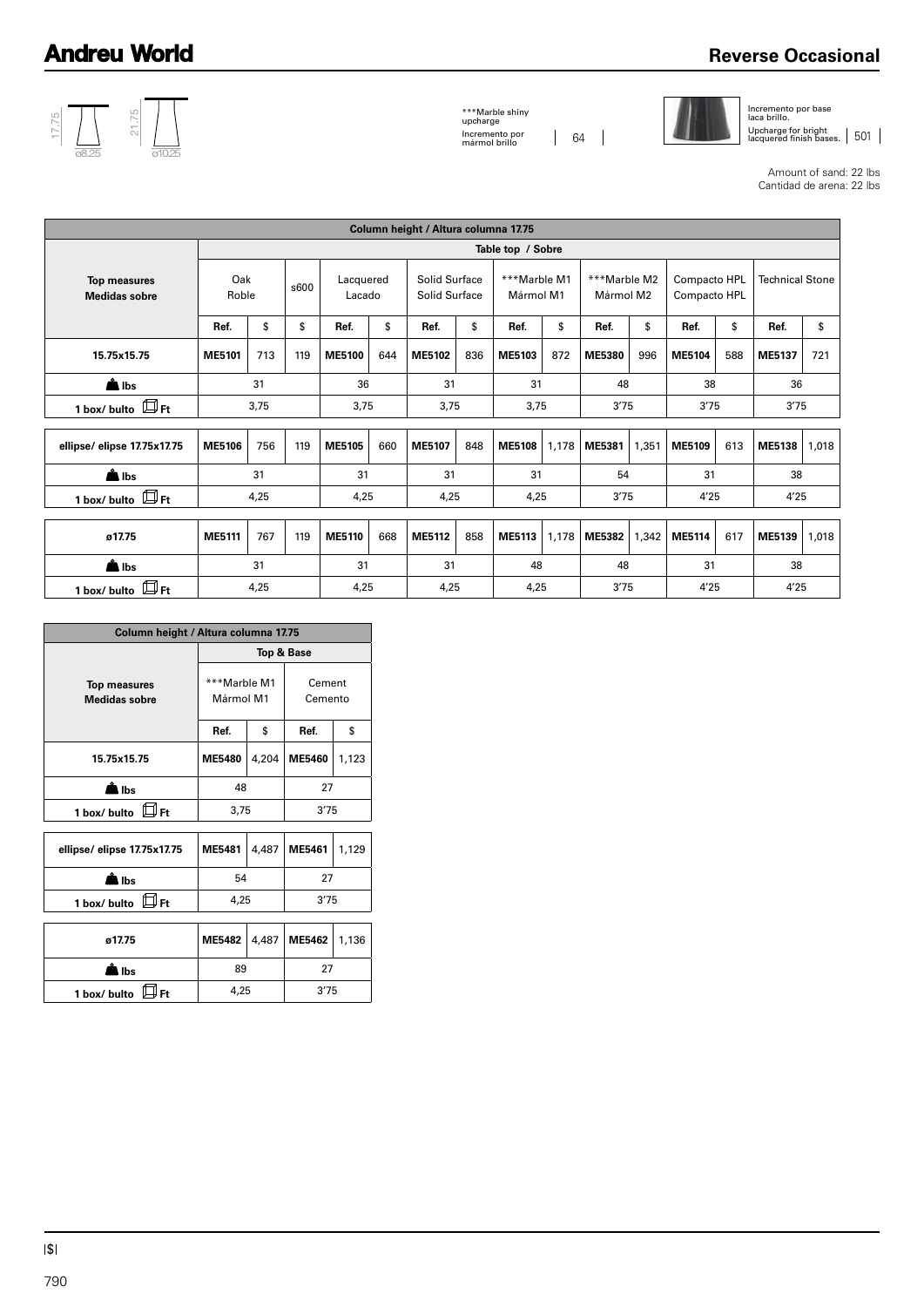## **Reverse Occasional**



\*\*\*Marble shiny upcharge Incremento por mármol brillo 64



Incremento por base laca brillo.

Upcharge for bright<br>lacquered finish bases. | 501

Amount of sand: 40 lbs Cantidad de arena: 40 lbs

|                                             |              |     |      |                     |      | Column height / Altura columna 21.75 |       |                           |       |                           |       |                              |      |                        |       |  |
|---------------------------------------------|--------------|-----|------|---------------------|------|--------------------------------------|-------|---------------------------|-------|---------------------------|-------|------------------------------|------|------------------------|-------|--|
|                                             |              |     |      |                     |      |                                      |       | Table top / Sobre         |       |                           |       |                              |      |                        |       |  |
| <b>Top measures</b><br><b>Medidas sobre</b> | Oak<br>Roble |     | s600 | Lacquered<br>Lacado |      | Solid Surface<br>Solid Surface       |       | ***Marble M1<br>Mármol M1 |       | ***Marble M2<br>Mármol M2 |       | Compacto HPL<br>Compacto HPL |      | <b>Technical Stone</b> |       |  |
|                                             | Ref.         | \$  | \$   | Ref.                | \$   | Ref.                                 | \$    | Ref.                      | \$    | Ref.                      | \$    | Ref.                         | \$   | Ref.                   | \$    |  |
| 19.75x19.75                                 | ME5116       | 820 | 119  | ME5115              | 720  | ME5117                               | 1,165 | <b>ME5118</b>             | 1,096 | ME5383                    | 1,233 | ME5119                       | 685  | ME5140                 | 784   |  |
| $\triangle$ lbs                             |              | 40  |      |                     | 36   |                                      | 40    |                           | 40    |                           | 208   | 40                           |      | 56                     |       |  |
| 1 box/ bulto $\Box$ Ft                      | 6,25         |     | 6,25 |                     | 6,25 |                                      | 6,25  |                           | 6'25  |                           | 6'25  |                              | 6'25 |                        |       |  |
|                                             |              |     |      |                     |      |                                      |       |                           |       |                           |       |                              |      |                        |       |  |
| ellipse/elipse 21.75x21.75                  | ME5121       | 863 | 119  | <b>ME5120</b>       | 744  | <b>ME5122</b>                        | 1,273 | ME5123                    | 1,438 | <b>ME5384</b>             | 1,675 | ME5124                       | 726  | ME5141                 | 1,115 |  |
| $\triangle$ lbs                             |              | 40  |      | 40                  |      | 40                                   |       | 40                        |       | 208                       |       | 40                           |      | 58                     |       |  |
| 1 box/ bulto $\Box$ Ft                      |              | 7,5 |      | 7,5                 |      | 7,5                                  |       | 7,5                       |       | 6'25                      |       | 7'5                          |      | 7'5                    |       |  |
|                                             |              |     |      |                     |      |                                      |       |                           |       |                           |       |                              |      |                        |       |  |
| ø21.75                                      | ME5126       | 878 | 132  | ME5125              | 758  | ME5127                               | 1,276 | <b>ME5128</b>             | 1,438 | ME5385                    | 1,675 | ME5129                       | 737  | ME5142                 | 1,115 |  |
| $\triangle$ lbs                             |              | 53  |      | 40                  |      | 40                                   |       | 40                        |       | 208                       |       | 40                           |      | 56                     |       |  |
| $\Box$ Ft<br>1 box/ bulto                   |              | 7,5 |      |                     | 7,5  |                                      | 7,5   |                           | 7,5   |                           | 6'25  |                              | 7'5  |                        | 7'5   |  |

| Column height / Altura columna 21.75        |                           |       |                   |       |  |  |  |  |
|---------------------------------------------|---------------------------|-------|-------------------|-------|--|--|--|--|
|                                             |                           |       | Top & Base        |       |  |  |  |  |
| <b>Top measures</b><br><b>Medidas sobre</b> | ***Marble M1<br>Mármol M1 |       | Cement<br>Cemento |       |  |  |  |  |
|                                             | Ref.                      | \$    | Ref.              | \$    |  |  |  |  |
| 19.75x19.75                                 | ME5483                    | 6,051 | ME5463            | 1,208 |  |  |  |  |
| l Ibs                                       | 122                       |       | 36                |       |  |  |  |  |
| $\Box F$<br>1 box/ bulto                    | 6,25                      |       | 6'25              |       |  |  |  |  |
|                                             |                           |       |                   |       |  |  |  |  |
| ellipse/elipse 21.75x21.75                  | <b>ME5484</b>             | 6,437 | <b>ME5464</b>     | 1,222 |  |  |  |  |
| l Ibs                                       | 122                       |       | 36                |       |  |  |  |  |
| $\boxplus$ Ft<br>1 box/ bulto               | 7,5                       |       | 6'25              |       |  |  |  |  |
|                                             |                           |       |                   |       |  |  |  |  |
| ø21.75                                      | <b>ME5485</b>             | 6,437 | ME5465            | 1,232 |  |  |  |  |
| la Ibs                                      | 122                       |       | 36                |       |  |  |  |  |
| 1 box/ bulto<br>l Ft                        | 7,5                       |       | 6'25              |       |  |  |  |  |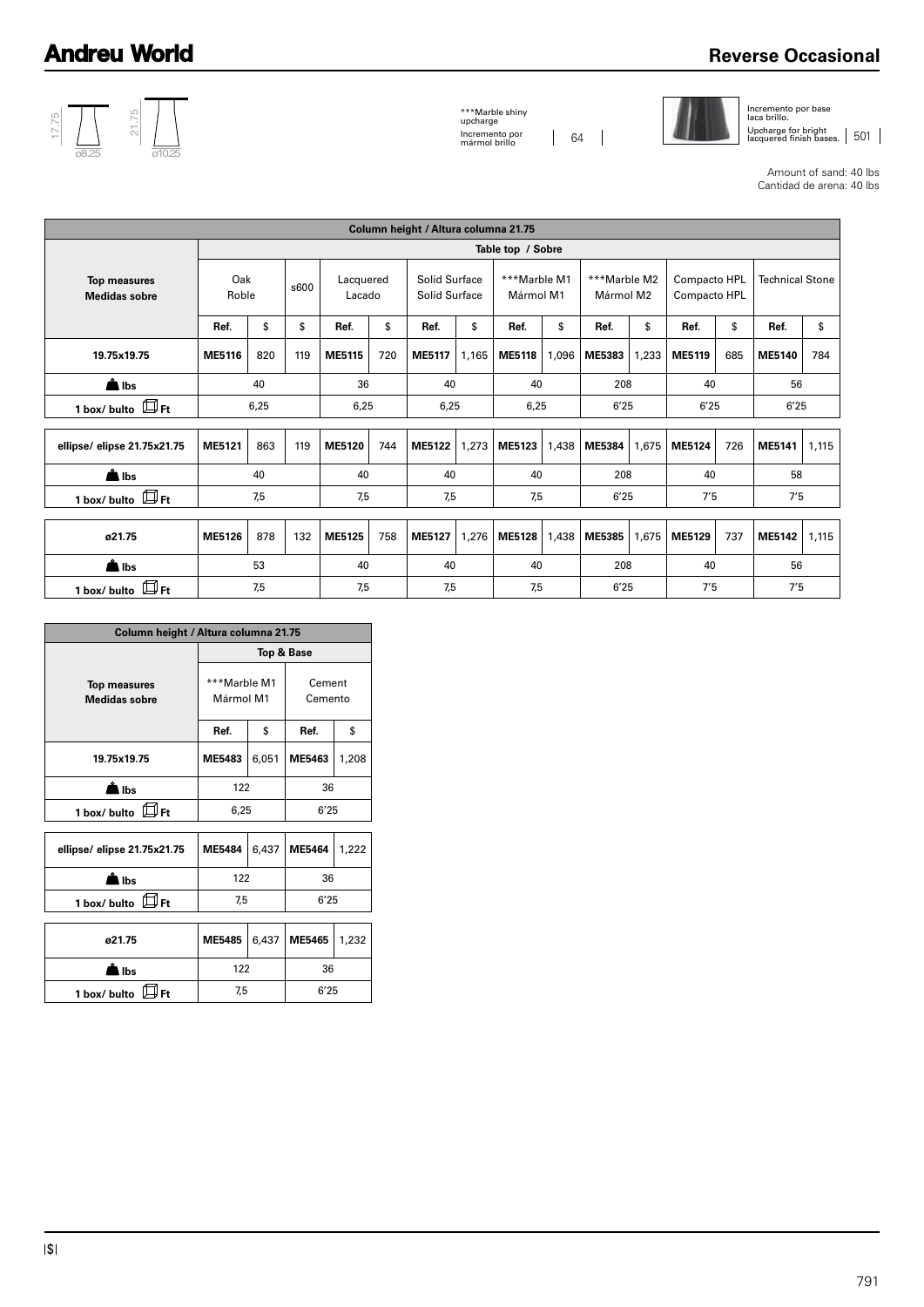## **Reverse Occasional**



\*\*\*Marble shiny upcharge Incremento por mármol brillo 64



Incremento por base laca brillo. Upcharge for bright<br>lacquered finish bases. | 501

Amount of sand: 78 lbs Cantidad de arena: 78 lbs

|                                             | Column height / Altura columna 13.75 |       |      |                     |       |                                |       |                           |       |                           |       |                              |       |                        |       |
|---------------------------------------------|--------------------------------------|-------|------|---------------------|-------|--------------------------------|-------|---------------------------|-------|---------------------------|-------|------------------------------|-------|------------------------|-------|
|                                             |                                      |       |      |                     |       |                                |       | Table top / Sobre         |       |                           |       |                              |       |                        |       |
| <b>Top measures</b><br><b>Medidas sobre</b> | Oak<br>Roble                         |       | s600 | Lacquered<br>Lacado |       | Solid Surface<br>Solid Surface |       | ***Marble M1<br>Mármol M1 |       | ***Marble M2<br>Mármol M2 |       | Compacto HPL<br>Compacto HPL |       | <b>Technical Stone</b> |       |
|                                             | Ref.                                 | \$    | \$   | Ref.                | \$    | Ref.                           | \$    | Ref.                      | \$    | Ref.                      | \$    | Ref.                         | \$    | Ref.                   | \$    |
| 31.50x31.50                                 | ME5311                               | 1,232 | 263  | ME5310              | 1,080 | ME5312                         | 1,572 | ME5313                    | 2,194 | ME5386                    | 2,706 | ME5314                       | 985   | ME5315                 | 1.775 |
| <b>A</b> Ibs                                |                                      | 98    |      |                     | 98    |                                | 111   |                           | 157   |                           | 208   |                              | 104   | 102                    |       |
| 1 box/ bulto $\Box$ Ft                      |                                      | 5,5   |      | 5,5                 |       | 5,5                            |       | 13,25                     |       | 13'25                     |       | 5'5                          |       | 6'25                   |       |
|                                             |                                      |       |      |                     |       |                                |       |                           |       |                           |       |                              |       |                        |       |
| 35.50x35.50                                 | ME5332                               | 1,475 | 263  | ME5331              | 1,213 | ME5333                         | 1.606 | ME5334                    | 2,327 | ME5387                    | 2,997 | ME5335                       | 1.091 | ME5336                 | 1,853 |
| $\triangle$ lbs                             |                                      | 102   |      | 102                 |       | 117                            |       | 177                       |       | 208                       |       | 111                          |       | 109                    |       |
| 1 box/ bulto $\Box$ Ft                      |                                      | 6,25  |      | 6,25                |       | 6,25                           |       | 15,75                     |       | 15'75                     |       | 6'25                         |       | 6'75                   |       |
|                                             |                                      |       |      |                     |       |                                |       |                           |       |                           |       |                              |       |                        |       |
| 39.50x39.50                                 | ME5351                               | 1,598 | 263  | ME5350              | 1,297 |                                |       | ME5352                    | 2,787 | ME5388                    | 3,638 | ME5353                       | 1,233 | <b>ME5354</b>          | 1,935 |
| $\triangle$ lbs                             |                                      | 109   |      | 109                 |       |                                |       | 201                       |       | 208                       |       | 117                          |       | 115                    |       |
| 1 box/ bulto $\mathbb{B}_{\mathrm{Ft}}$     |                                      | 6.75  |      | 6,75                |       |                                |       | 17.75                     |       | 17'75                     |       | 6'75                         |       | 8                      |       |
|                                             |                                      |       |      |                     |       |                                |       |                           |       |                           |       |                              |       |                        |       |
| 43.25x43.25                                 | ME5367                               | 1,694 | 263  | ME5366              | 1,428 |                                |       | <b>ME5368</b>             | 3,138 | ME5389                    | 4,167 | ME5369                       | 1,482 |                        |       |
| $\triangle$ lbs                             |                                      | 113   |      | 113                 |       |                                |       | 225                       |       | 208                       |       | 124                          |       |                        |       |
| 1 box/ bulto $\mathbb{B}_{\mathsf{Ft}}$     |                                      | 8     |      | 8                   |       |                                |       | 20,5                      |       | 20'5                      |       | 8                            |       |                        |       |

| Column height / Altura columna 13.75        |                           |       |                       |       |  |
|---------------------------------------------|---------------------------|-------|-----------------------|-------|--|
|                                             |                           |       | <b>Top &amp; Base</b> |       |  |
| <b>Top measures</b><br><b>Medidas sobre</b> | ***Marble M1<br>Mármol M1 |       | Cement<br>Cemento     |       |  |
|                                             | Ref.                      | \$    | Ref.                  | \$    |  |
| 31.50x31.50                                 | ME5630                    | 7,992 | ME5466                | 1,864 |  |
| l Ibs                                       | 93                        |       | 89                    |       |  |
| 口Ft<br>1 box/ bulto                         | 13,25                     |       | 5'5                   |       |  |
|                                             |                           |       |                       |       |  |
| 35.50x35.50                                 | ME5631                    | 8,105 | ME5467                | 2,063 |  |
| l Ibs                                       | 117                       |       | 89                    |       |  |
| Щғt<br>1 box/ bulto                         | 15,75                     |       | 6'25                  |       |  |
|                                             |                           |       |                       |       |  |
| 39.50x39.50                                 | ME5632                    | 8,525 | <b>ME5468</b>         | 2,204 |  |
| l Ibs                                       | 144                       |       | 95                    |       |  |
| ∰н<br>1 box/ bulto                          | 17,75                     |       | 6'75                  |       |  |
|                                             |                           |       |                       |       |  |
| 43.25x43.25                                 | ME5633                    | 8,523 | ME5469                | 2,381 |  |
| lbs                                         | 175                       |       | 102                   |       |  |
| 1 box/ bulto<br>Ft                          | 20,5                      |       | 8                     |       |  |
|                                             |                           |       |                       |       |  |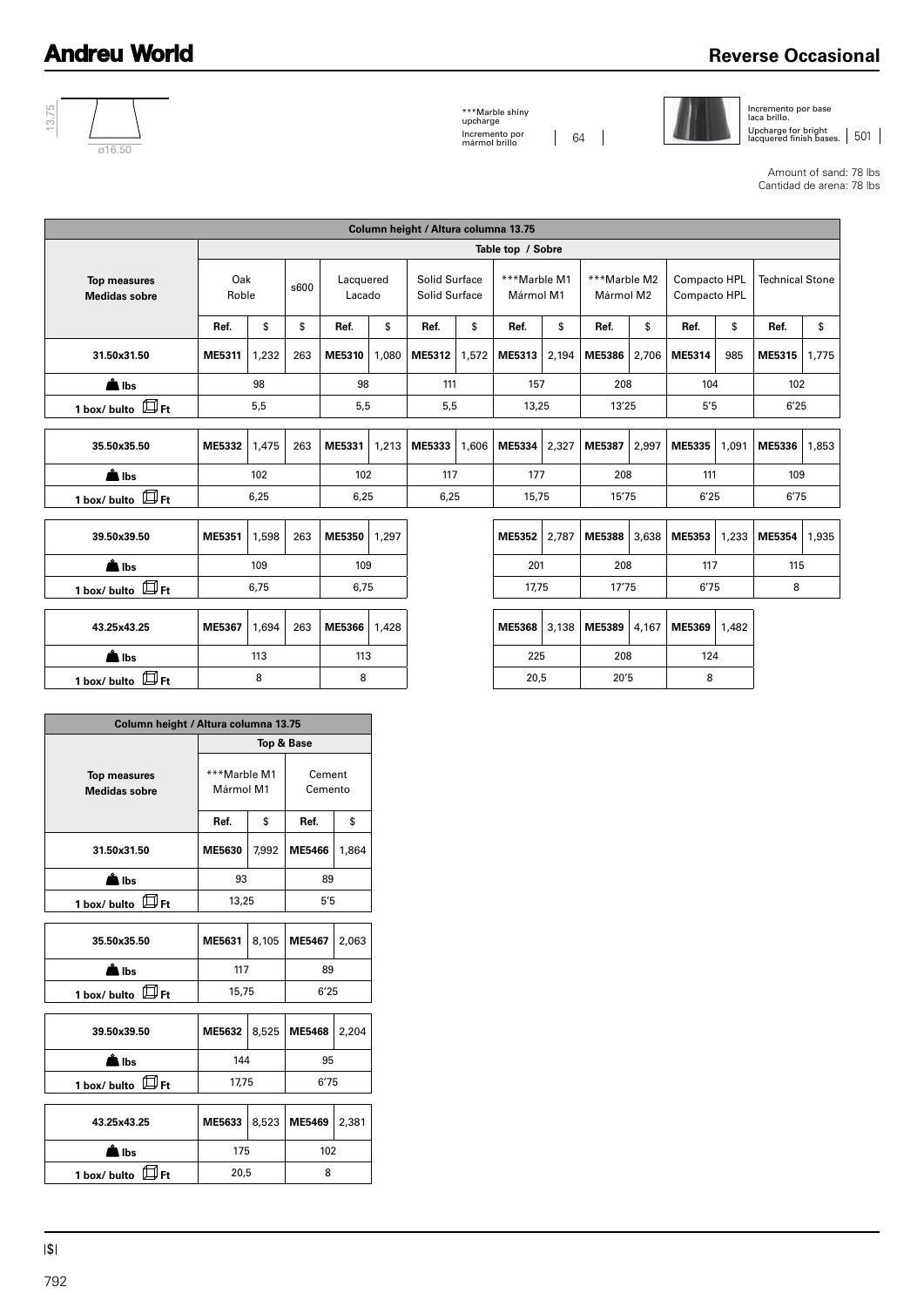## **Reverse Occasional**



\*\*\*Marble shiny upcharge Incremento por mármol brillo 64



Incremento por base laca brillo.

Upcharge for bright<br>lacquered finish bases. | 501

Amount of sand: 78 lbs Cantidad de arena: 78 lbs

| Column height / Altura columna 13.75        |              |            |      |                     |       |                                |       |                           |       |                           |       |                              |       |                        |       |
|---------------------------------------------|--------------|------------|------|---------------------|-------|--------------------------------|-------|---------------------------|-------|---------------------------|-------|------------------------------|-------|------------------------|-------|
|                                             |              |            |      |                     |       |                                |       | Table top / Sobre         |       |                           |       |                              |       |                        |       |
| <b>Top measures</b><br><b>Medidas sobre</b> | Oak<br>Roble |            | s600 | Lacquered<br>Lacado |       | Solid Surface<br>Solid Surface |       | ***Marble M1<br>Mármol M1 |       | ***Marble M2<br>Mármol M2 |       | Compacto HPL<br>Compacto HPL |       | <b>Technical Stone</b> |       |
|                                             | Ref.         | \$         | \$   | Ref.                | \$    | Ref.                           | \$    | Ref.                      | \$    | Ref.                      | \$    | Ref.                         | \$    | Ref.                   | \$    |
| ellipse/elipse 35.50x35.50                  | ME5318       | 1,474      | 263  | ME5317              | 1,203 | ME5319                         | 1,606 | ME5320                    | 2,806 | ME5390                    | 3,476 | ME5321                       | 1,078 | ME5322                 | 1,908 |
| $\triangle$ lbs                             |              | 102        |      | 102                 |       | 117                            |       | 177                       |       | 208                       |       | 111                          |       | 109                    |       |
| 1 box/ bulto $\Box$ Ft                      |              | 6,25       |      | 6,25                |       | 6,25                           |       | 15,75                     |       | 15'75                     |       | 6'25                         |       | 6'75                   |       |
|                                             |              |            |      |                     |       |                                |       |                           |       |                           |       |                              |       |                        |       |
| ellipse/elipse 39.50x39.50                  | ME5339       | 1,595      | 263  | <b>ME5338</b>       | 1,278 |                                |       | ME5340                    | 3,151 | ME5391                    | 4,000 | ME5341                       | 1,225 | ME5342                 | 1,984 |
| $\triangle$ lbs                             |              | 109        |      | 109                 |       |                                |       | 201                       |       | 239                       |       | 117                          |       | 115                    |       |
| 1 box/ bulto $\Box$ Ft                      |              | 6.75       |      | 6,75                |       |                                |       | 17,75                     |       | 17'75                     |       | 6'75                         |       | 8                      |       |
|                                             |              |            |      |                     |       |                                |       |                           |       |                           |       |                              |       |                        |       |
| ellipse/elipse 43.25x43.25                  | ME5357       | 1,689      | 263  | ME5356              | 1,413 |                                |       | ME5358                    | 3,501 | ME5392                    | 4,526 | <b>ME5359</b>                | 1,474 |                        |       |
| <b>A</b> Ibs                                |              | 113        |      | 113                 |       |                                |       | 225                       |       | 239                       |       | 124                          |       |                        |       |
| 1 box/ bulto $\Box$ Ft                      |              | 8          |      | 8                   |       |                                |       | 20,5                      |       | 20'5                      |       | 8                            |       |                        |       |
|                                             |              |            |      |                     |       |                                |       |                           |       |                           |       |                              |       |                        |       |
| ellipse/elipse 47.25x47.25                  | ME5371       | 1,781      | 263  | <b>ME5370</b>       | 1,531 |                                |       | ME5372                    | 4,014 | ME5393                    | 5,234 | ME5373                       | 1,521 |                        |       |
| $\triangle$ lbs                             |              | 120        |      | 120                 |       |                                |       | 252                       |       | 239                       |       | 133                          |       |                        |       |
| 1 box/ bulto $\Box$ Ft                      |              | 8,5<br>8,5 |      |                     |       |                                | 23,5  |                           | 23'5  |                           | 8'5   |                              |       |                        |       |
|                                             |              |            |      |                     |       |                                |       |                           |       |                           |       |                              |       |                        |       |

| Column height / Altura columna 13.75        |                           |       |                   |       |  |  |  |  |
|---------------------------------------------|---------------------------|-------|-------------------|-------|--|--|--|--|
|                                             |                           |       | Top & Base        |       |  |  |  |  |
| <b>Top measures</b><br><b>Medidas sobre</b> | ***Marble M1<br>Mármol M1 |       | Cement<br>Cemento |       |  |  |  |  |
|                                             | Ref.                      | \$    | Ref.              | \$    |  |  |  |  |
| ellipse/ elipse 35.50x35.50                 | ME5634                    | 8,575 | <b>ME5470</b>     | 2,057 |  |  |  |  |
| lbs                                         | 117                       |       | 86                |       |  |  |  |  |
| ⇒Ft<br>1 box/ bulto                         | 15,75                     |       | 6'25              |       |  |  |  |  |
|                                             |                           |       |                   |       |  |  |  |  |
| ellipse/ elipse 39.50x39.50                 | ME5635                    | 8,879 | ME5471            | 2,169 |  |  |  |  |
| l Ibs                                       | 144                       |       | 91                |       |  |  |  |  |
| lJ Ft<br>1 box/ bulto                       | 17,75                     |       | 6'75              |       |  |  |  |  |
|                                             |                           |       |                   |       |  |  |  |  |
| ellipse/elipse 43.25x43.25                  | ME5636                    | 9,361 | <b>ME5472</b>     | 2,368 |  |  |  |  |
| lbs                                         | 175                       |       | 98                |       |  |  |  |  |
| $\boxplus$ Ft<br>1 box/ bulto               | 20,5                      |       | 8                 |       |  |  |  |  |
|                                             |                           |       |                   |       |  |  |  |  |
| ellipse/ elipse 47.25x47.25                 | ME5637                    | 9,888 | ME5473            | 2,551 |  |  |  |  |
| l Ibs                                       | 208                       |       | 102               |       |  |  |  |  |
| 1 box/ bulto<br>Ft.                         | 23,5                      |       | 8'5               |       |  |  |  |  |
|                                             |                           |       |                   |       |  |  |  |  |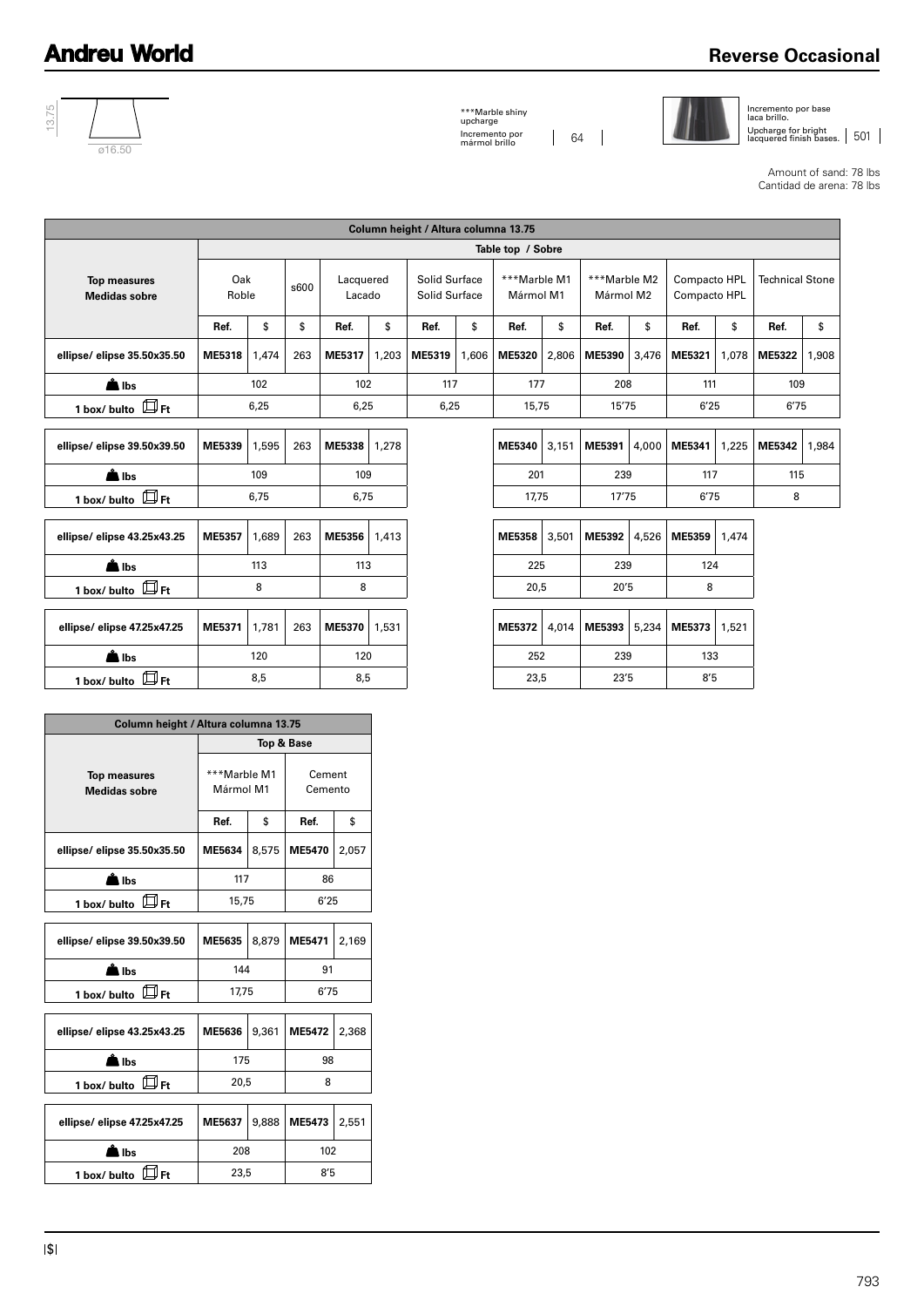## **Reverse Occasional**



\*\*\*Marble shiny upcharge Incremento por mármol brillo 64



Incremento por base laca brillo. Upcharge for bright<br>lacquered finish bases. | 501

Amount of sand: 78 lbs Cantidad de arena: 78 lbs

| Column height / Altura columna 13.75        |              |       |      |                     |       |                                       |       |                           |       |                           |       |                              |       |                        |       |
|---------------------------------------------|--------------|-------|------|---------------------|-------|---------------------------------------|-------|---------------------------|-------|---------------------------|-------|------------------------------|-------|------------------------|-------|
|                                             |              |       |      |                     |       |                                       |       | Table top / Sobre         |       |                           |       |                              |       |                        |       |
| <b>Top measures</b><br><b>Medidas sobre</b> | Oak<br>Roble |       | s600 | Lacquered<br>Lacado |       | Solid Surface<br><b>Solid Surface</b> |       | ***Marble M1<br>Mármol M1 |       | ***Marble M2<br>Mármol M2 |       | Compacto HPL<br>Compacto HPL |       | <b>Technical Stone</b> |       |
|                                             | Ref.         | \$    | \$   | Ref.                | \$    | Ref.                                  | \$    | Ref.                      | \$    | Ref.                      | \$    | Ref.                         | \$    | Ref.                   | \$    |
| ø35.50                                      | ME5325       | 1,474 | 263  | ME5324              | 1,203 | ME5326                                | 1,606 | ME5327                    | 2,806 | ME5394                    | 3,476 | ME5328                       | 1,078 | ME5329                 | 1,932 |
| $\triangle$ lbs                             |              | 102   |      | 102                 |       | 117                                   |       | 177                       |       | 239                       |       | 111                          |       | 109                    |       |
| 2 boxes/ bultos $\mathbb{D}_{\mathrm{Ft}}$  |              | 6,25  |      | 6,25                |       | 6,25                                  |       | 15,75                     |       | 15'75                     |       | 6'25                         |       | 15'75                  |       |
| ø39.50                                      | ME5345       | 1,595 | 263  | ME5344              | 1,278 |                                       |       | ME5346                    | 3,151 | ME5395                    | 4,000 | ME5347                       | 1,225 | ME5348                 | 1,984 |
| $\triangle$ lbs                             |              | 109   |      | 109                 |       |                                       |       | 201                       |       | 239                       |       | 117                          |       | 115                    |       |
| 2 boxes/ bultos $\mathbb{D}_{\mathrm{Ft}}$  |              | 6,75  |      | 6,75                |       |                                       |       | 17,75                     |       | 17'75                     |       | 6'75                         |       | 17'75                  |       |
| ø43.25                                      | ME5362       | 1,689 | 263  | ME5361              | 1,413 |                                       |       | ME5363                    | 3,501 | ME5396                    | 4,526 | ME5364                       | 1,474 |                        |       |
| $\triangle$ lbs                             |              | 113   |      | 113                 |       |                                       |       | 225                       |       | 239                       |       | 124                          |       |                        |       |
| 1 box/ bulto $\mathbb{D}_{\mathsf{Ft}}$     |              | 8     |      | 8                   |       |                                       |       | 20,5                      |       | 20'5                      |       | 8                            |       |                        |       |
| ø47.25                                      | ME5375       | 1,771 | 263  | ME5374              | 1,528 |                                       |       | ME5376                    | 4,014 | ME5397                    | 5,234 | ME5377                       | 1,524 |                        |       |
| $\triangle$ lbs                             |              | 120   |      | 120                 |       |                                       |       | 252                       |       | 239                       |       | 133                          |       |                        |       |
| 1 box/ bulto $\mathbb{B}_{\mathsf{Ft}}$     |              | 8,5   |      | 8,5                 |       |                                       |       | 23,5                      |       | 23'5                      |       | 8'5                          |       |                        |       |
|                                             |              |       |      |                     |       |                                       |       |                           |       |                           |       |                              |       |                        |       |

|                                             | Column height / Altura columna 13.75 |       |                       |       |  |  |  |  |
|---------------------------------------------|--------------------------------------|-------|-----------------------|-------|--|--|--|--|
|                                             |                                      |       | <b>Top &amp; Base</b> |       |  |  |  |  |
| <b>Top measures</b><br><b>Medidas sobre</b> | ***Marble M1<br>Mármol M1            |       | Cement<br>Cemento     |       |  |  |  |  |
|                                             | Ref.                                 | \$    | Ref.                  | \$    |  |  |  |  |
| ø35.50                                      | ME5638                               | 8,575 | ME5474                | 2,057 |  |  |  |  |
| å Ibs                                       | 117                                  |       | 84                    |       |  |  |  |  |
| – ⊎Ft<br>1 box/ bulto                       | 15,75                                |       | 6'25                  |       |  |  |  |  |
|                                             |                                      |       |                       |       |  |  |  |  |
| ø39.50                                      | ME5639                               | 9,153 | ME5475                | 2,169 |  |  |  |  |
| å<br>Ibs                                    | 144                                  |       | 89                    |       |  |  |  |  |
| $\boxplus$ Ft<br>1 box/ bulto               | 17,75                                |       | 6'75                  |       |  |  |  |  |
|                                             |                                      |       |                       |       |  |  |  |  |
| ø43.25                                      | ME5640                               | 9,361 | ME5476                | 2,368 |  |  |  |  |
| llbs                                        | 175                                  |       | 93                    |       |  |  |  |  |
| IJ<br>⇒Ft<br>1 box/ bulto                   | 20,5                                 |       | 10                    |       |  |  |  |  |
|                                             |                                      |       |                       |       |  |  |  |  |
| ø47.25                                      | ME5641                               | 9,643 | <b>ME5477</b>         | 2,551 |  |  |  |  |
| Ibs                                         | 208                                  |       | 100                   |       |  |  |  |  |
| Ft<br>1 box/ bulto                          | 23,5                                 |       | 8'5                   |       |  |  |  |  |
|                                             |                                      |       |                       |       |  |  |  |  |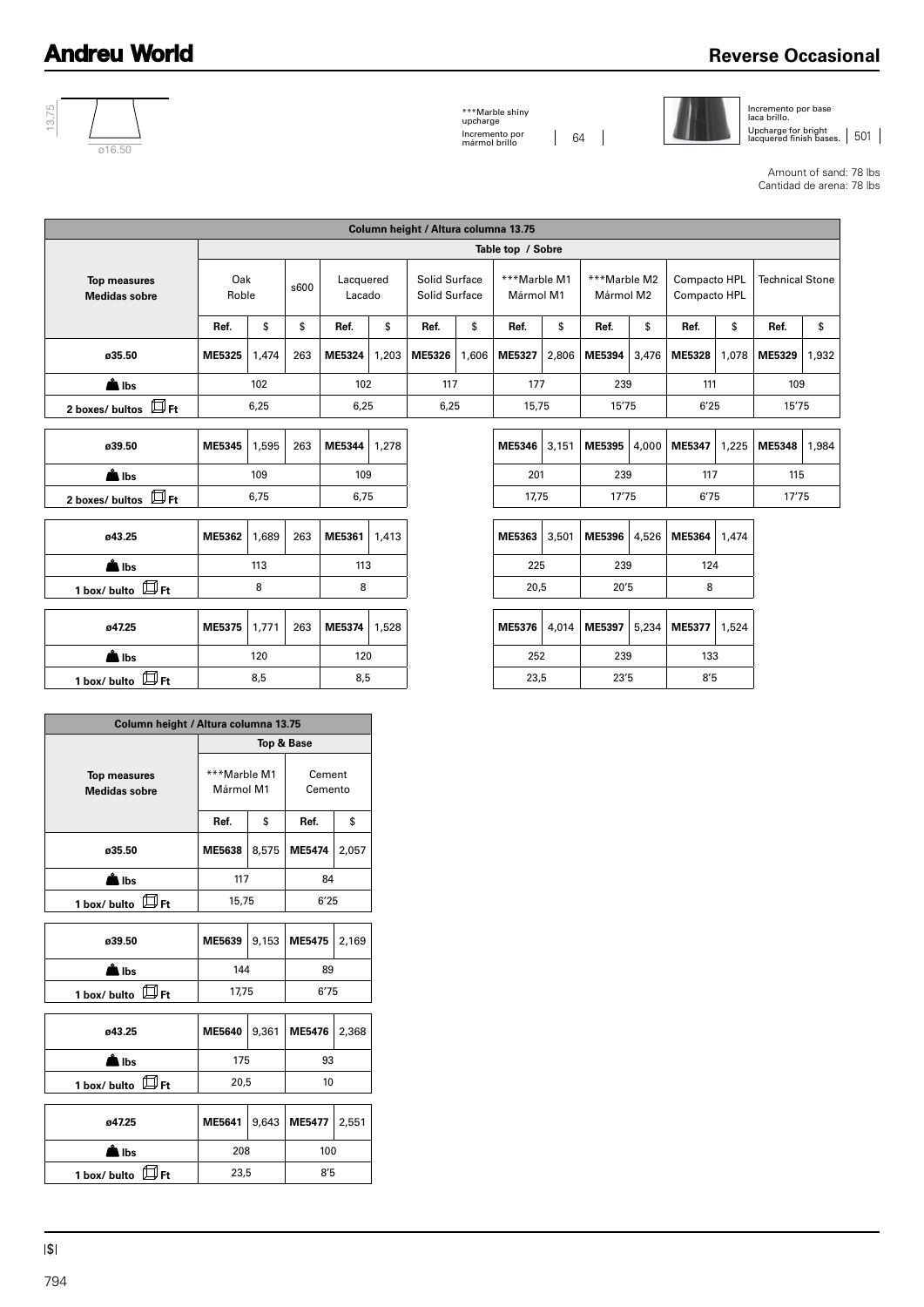## **Power box Sistema de conexiones**

| <b>PS-UNDERTOP</b> |               |     | Preinstalled (Optional) / Preinstalación (Opcional) |     |
|--------------------|---------------|-----|-----------------------------------------------------|-----|
| 3.00<br>ाकिक<br>闯  | <b>PS0754</b> | 698 | <b>IN0007</b>                                       | 138 |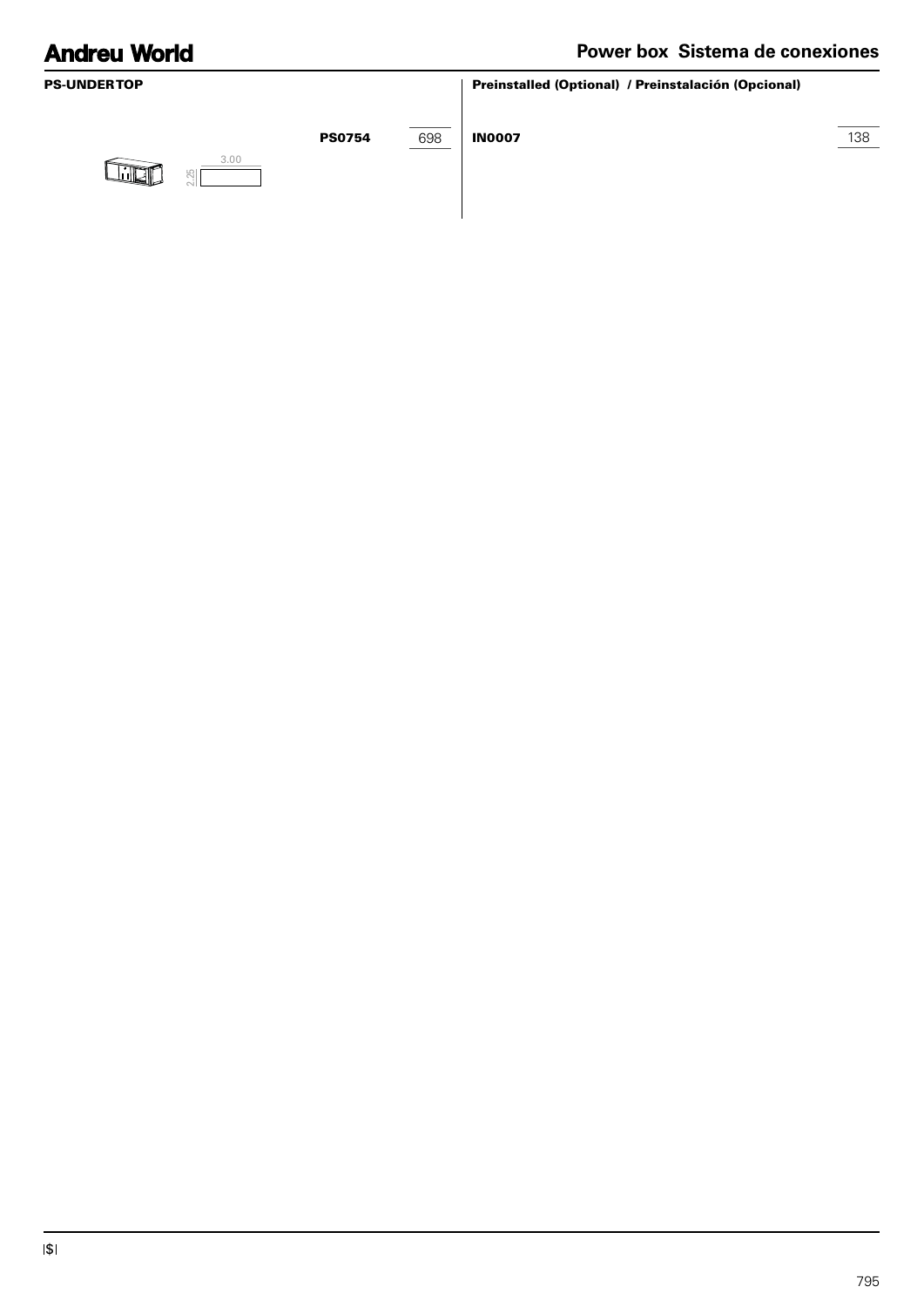### **UNDER-TOP POWER BOXES CAJA DE CONEXIONES BAJO EL SOBRE**

Power box mounted under the table top, available for any Reverse Occasional model. Available in black or white color (silver or black in USA), for other finishing, contact the Customer Department. Data slot can be customized according to the below diagram:

Regleta de conexiones montada bajo la supercie del sobre disponible para cualquier modelo de mesa Reverse Occasional. Se sirve en color negro o blanco (plata o negro en USA, para otros acabados consultar al Departamento Comercial. Se ofrecen dos tamaños de caja diferentes y con conectividad configurable, acorde al siguiente esquema:





\* Only data



### 1 **POWER BOXES DISTRIBUTION DISTRIBUCIÓN DE SISTEMAS**

By default, power system will be placed according to the image below. De serie el sistema se dispondrá en la posición que indica la siguiente imágen.



### 2 **WIRING MANAGEMENT SALIDA DE CABLEADO**

The cable way out can be performed directly from the power system or through a canal in the base bottom, so that is hidden until it gets to the floor.

La salida del cable se realiza directamente desde el propio sistema como por unas canalizaciones en la parte inferior de la base, de modo que el cable queda oculto hasta llegar al suelo.



#### **OPTIONAL PREINSTALLED WIRING PREINSTALACIÓN DEL CABLEADO**

### IN0007

Preinstalled wiring consists in the addition of the necessary mechanisms to integrate power systems in the table, so that wiring is hidden until the way out in the floor. Necessary grommet are included and 3m cable (from the power system). For other cable dimensions contact the Customer Department.

La preinstalación consiste en el montaje de los mecanismos necesarios para integrar el sistema de electrificación en la mesa, de modo que el cableado quede oculto hasta su salida por la base. Se incluyen los pasacables necesarios y 3 metros de cable (midiéndo desde el sistema de conexiones).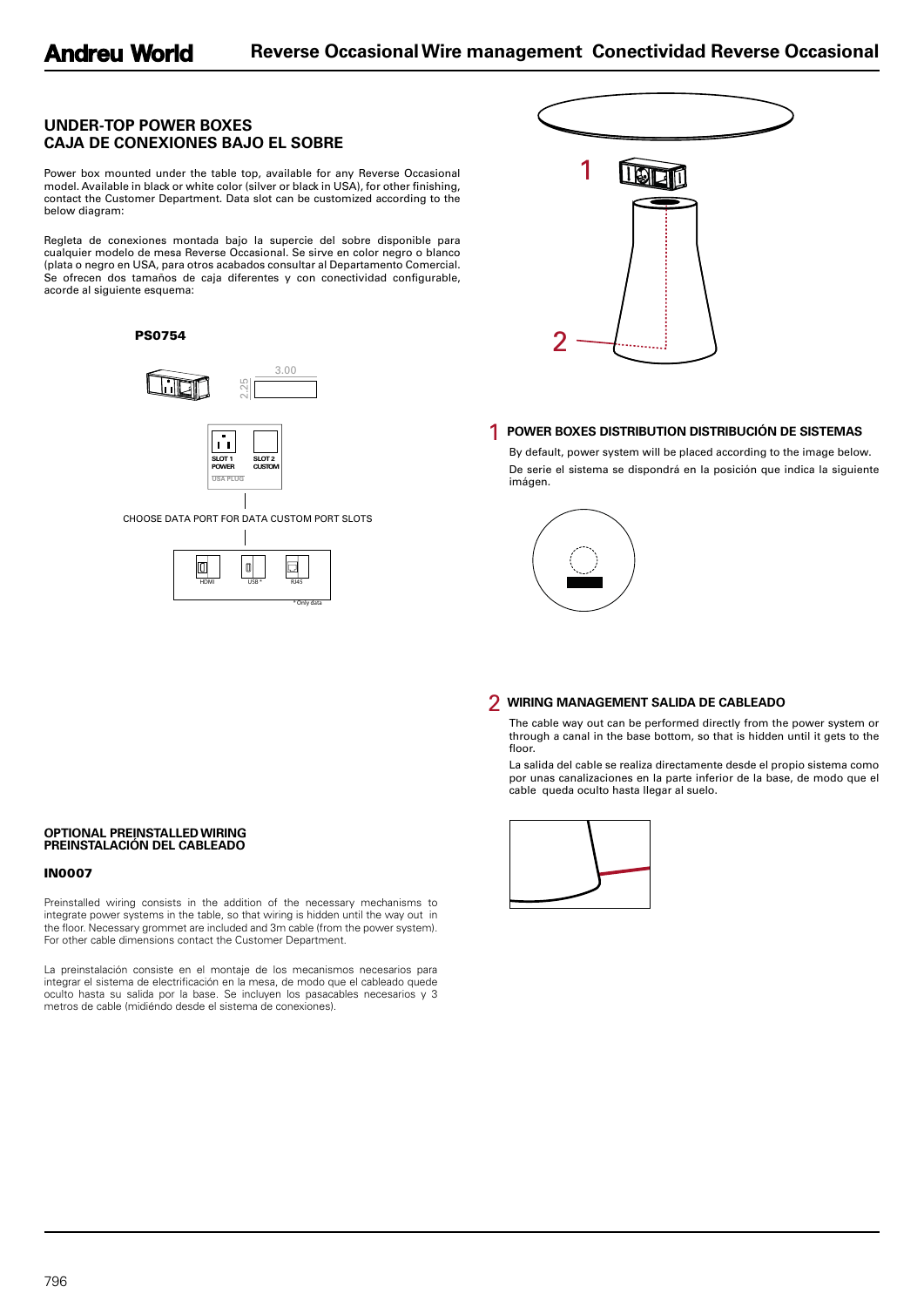

### Descripción Description

Mesa auxiliar con base central de polietileno disponible en 5 colores diferentes. Disponible en 3 alturas. Sobres de Technical Stone y Compacto laminado de alta presión (HPL), en 3 formas diferentes, cuadrado, elíptico y redondo, con una medida para cada forma de sobre. Occasional table with central polyethylene base available in 5 different colors and in 3 distinct heights. Options for table tops include Technical Stone and Compacto high pressure laminate (HPL), in 3 different shapes: square, elliptical and round with a distinct measurement for each shape.

| Eco Thermo-polymer  |                          |                                                      |                     |             |
|---------------------|--------------------------|------------------------------------------------------|---------------------|-------------|
| finish              | 6000                     | 6002                                                 | 6012                | 6013        |
| Acabado de Termopo- | <b>RAL 9003</b><br>White | NCS 2005-Y20R   NCS S 4005-Y20R NCS S 6502-B<br>Sand | <b>Basalt Grev</b>  | Dark Grev   |
| límero Eco          | Blanco                   | Arena                                                | <b>Gris basalto</b> | Gris oscuro |

6006 RAL 9005

Negro

Black

| <b>Pure Eco Thermo-</b> |
|-------------------------|
| polymer finish          |
| Acabado de Termopo-     |
| límero Pure Eco         |
|                         |

| <b>Compacto HPL finish</b><br>Acabado<br><b>Compacto HPL</b> | <b>B200</b><br>White<br>Blanco | N201<br><b>Black</b><br>Negro | Edge<br>Perfil            | 0.50           |      |
|--------------------------------------------------------------|--------------------------------|-------------------------------|---------------------------|----------------|------|
| <b>Technical Stone</b><br>finish                             |                                |                               |                           | Edge<br>Perfil | 0.25 |
| Acabado<br><b>Technical Stone</b>                            | Earth brown<br>Marrón tierra   | Sand grey<br>Gris arena       | Stone grey<br>Gris piedra |                |      |
|                                                              |                                |                               |                           |                |      |

| Certificates | Compacto HPL           | European Standard:                     | EN 438-6. EN 4382-2-10. EN 4382-2-12. EN 4382-2-14.                                                                             |
|--------------|------------------------|----------------------------------------|---------------------------------------------------------------------------------------------------------------------------------|
| Certificados |                        | UNF FN 13501                           | EN 4382-2-16. EN 4382-2-17. EN 4382-2-21. EN 4382-2-24.<br>EN 4382-2-25, EN 4382-2-26, EN 4382-2-27, EN 4382-2-30,<br>FN 12721. |
|              | <b>Technical Stone</b> | European Standard:<br>UNF FN 13501-1:2 | International Standards<br>UNE EN ISO 10545-3, UNE EN ISO 10545-4, UNE EN ISO 10545-6,                                          |
|              |                        |                                        | UNE ENV 12633. UNE EN ISO 10545-12. UNE EN ISO 10545-9.                                                                         |

Intellectual property / Propiedad intelectual

All our collections are protected by international industrial design registries, designs patents, copyrights and Intellectual Property laws.<br>Unauthorised use of AW International Property is a criminal offence and can lead

Todas nuestras colecciones están protegidas por registros de diseño industrial, diseño de patente, copyright y derechos de propiedad intelectual<br>en todo el mundo. El uso no autorizado de los diseños y propiedad intelectual

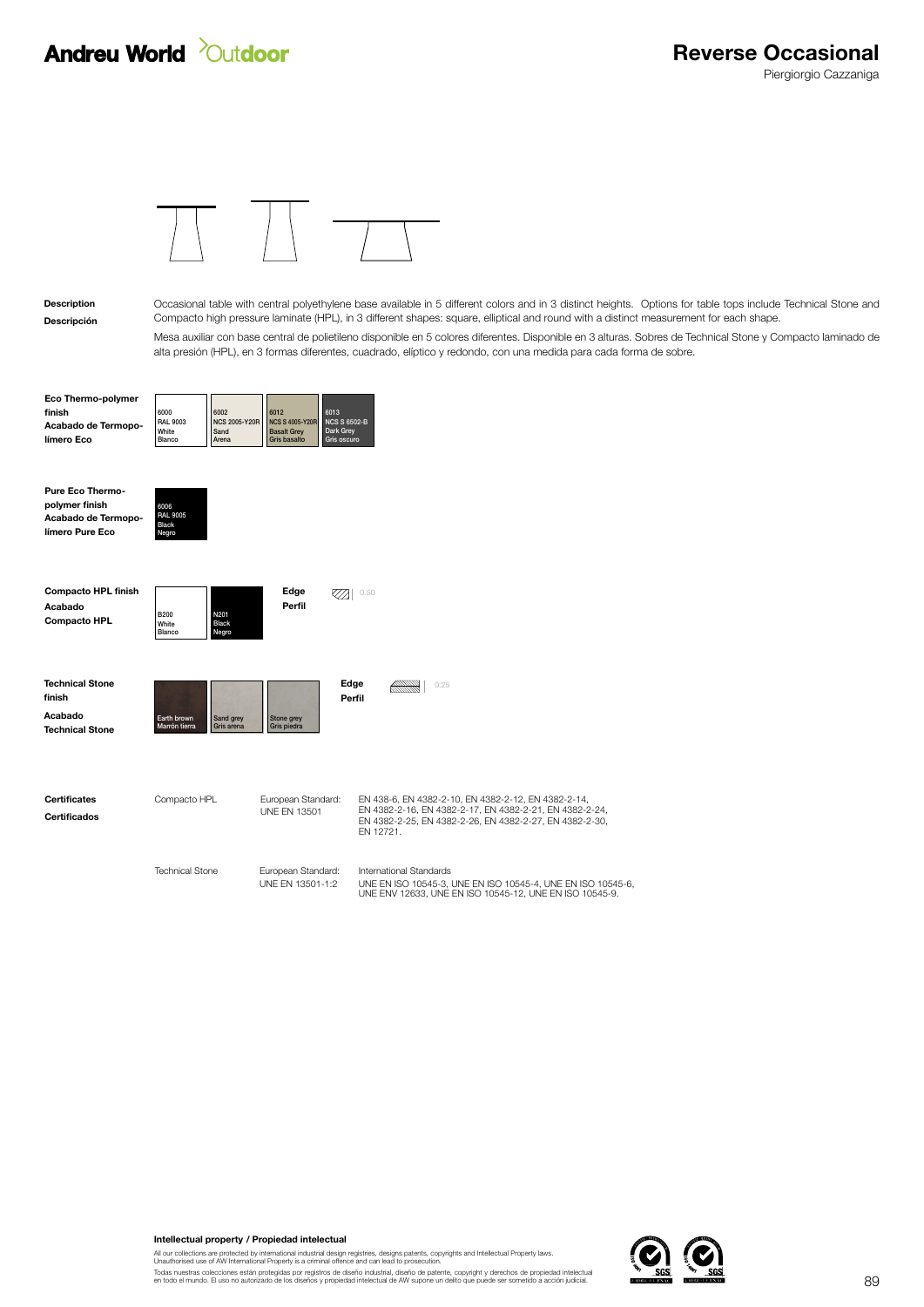# **Andreu World** *Cutdoor*

## Reverse Occasional 45 / Reverse Occasional 55



3.75 cu.Ft 27 lbs



6.25 cu.Ft 36 lbs

| Column<br>height<br>Altura<br>columna | Top<br>measures<br><b>Medidas</b><br>sobre | <b>Table top/Sobre</b> |     |                        |       |  |
|---------------------------------------|--------------------------------------------|------------------------|-----|------------------------|-------|--|
|                                       |                                            | Compacto HPL           |     | <b>Technical Stone</b> |       |  |
|                                       |                                            | Ref.                   | \$  | Ref.                   | \$    |  |
| 17.75                                 | 15.75x15.75                                | ME<br>5104             | 588 | ME<br>5137             | 721   |  |
|                                       | ellipse<br>17.75x17.75                     | <b>ME</b><br>5109      | 613 | <b>ME</b><br>5138      | 1,018 |  |
|                                       | ø17.75                                     | <b>ME</b><br>5114      | 617 | ME<br>5139             | 1,018 |  |
| 21.75                                 | 19.75x19.75                                | <b>ME</b><br>5119      | 685 | ME<br>5140             | 784   |  |
|                                       | ellipse<br>21.75x21.75                     | <b>ME</b><br>5124      | 726 | <b>ME</b><br>5141      | 1,115 |  |
|                                       | ø21.75                                     | ME<br>5129             | 737 | <b>ME</b><br>5142      | 1,115 |  |